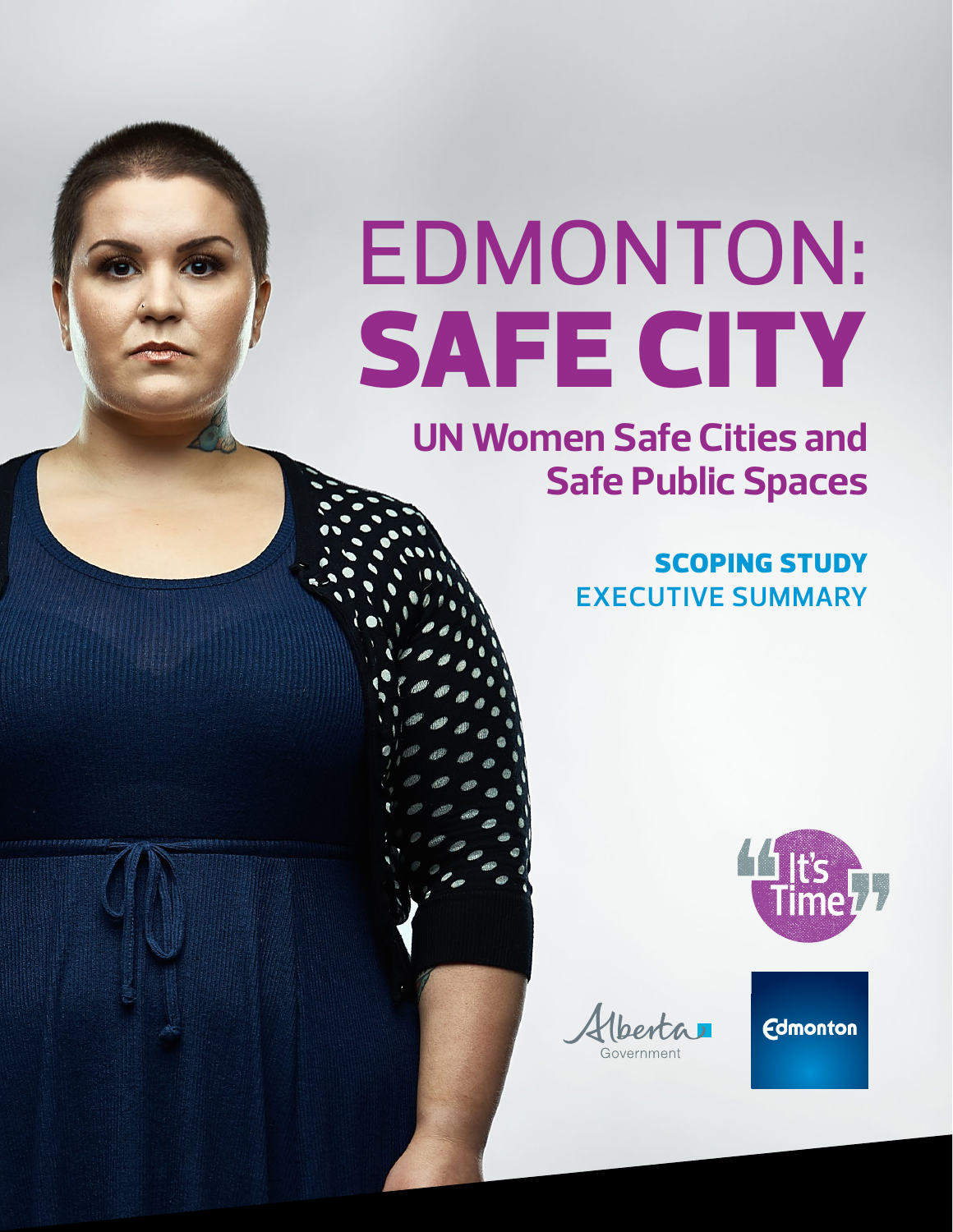## Edmonton: Safe City Executive Summary

In July 2016, in partnership with Alberta Status of Women, Edmonton became the second city in Canada to participate in the United Nations (UN) Safe Cities and Safe Public Spaces Global Flagship Initiative. This initiative supports comprehensive approaches to the prevention of, and response to, sexual violence in city's public spaces around the world.

Member cities begin their work by conducting a scoping study to develop a clearer picture of sexual violence in public spaces in their city. Working closely with stakeholders, member cities then develop strategies to prevent and respond to sexual violence in public spaces.

#### Phase I

Edmonton's scoping study was conducted in two phases. Phase 1 looked at developing a picture of sexual violence against women and girls in all of their diversity in Edmonton, and determining potential areas for further research. Following a literature review on sexual violence in Edmonton's public spaces, organizations and individuals with specific expertise in the area of sexual violence were engaged. This consisted of nine focus groups, eight interviews, four meetings with stakeholder organizations and 10 written submissions. A qualitative thematic analysis of the findings of the

literature review and the stakeholder data collection revealed:

- The most frequent types of sexual harassment that occur in public spaces include: verbal harassment, unwanted sexual remarks, groping, and other forms of unwanted touching, and repeated following/stalking with sexual aggression.
- The places in which women and girls are subjected to sexual violence include transitional space (for example, to and from school, work and home), public transit, taxis and ride-sharing services, the central areas of Edmonton, indoor public spaces, such as malls and recreation centres, and bars and restaurants.
- Some groups of women and girls have been made more vulnerable than others, including Indigenous women and girls, girls between the ages of 13 and 18 years, young women ages 18- 25 years, women who do not appear Caucasian and gender minorities.
- The most common reason women do not report an incident of sexual violence is the fear they will not be believed or they will be blamed.
- Sexual violence is seen as a 'normalized', 'everywhere' and 'expected' part of everyday life, and as being endemic in our society. Women's persistent fear of sexual violence affects the

We acknowledge that Edmonton location on Treaty 6 territory, a traditional meeting ground, gathering place, and travelling *route to the Cree, Saulteaux, Blackfoot, Métis, Dene and Nakota Sioux. We acknowledge all the First Nations, Métis, and Inuit whose footsteps have marked these lands for centuries. We would also like to acknowledge and thank the organizations that contributed to the research by providing information and participating in the data collection and validation events.*